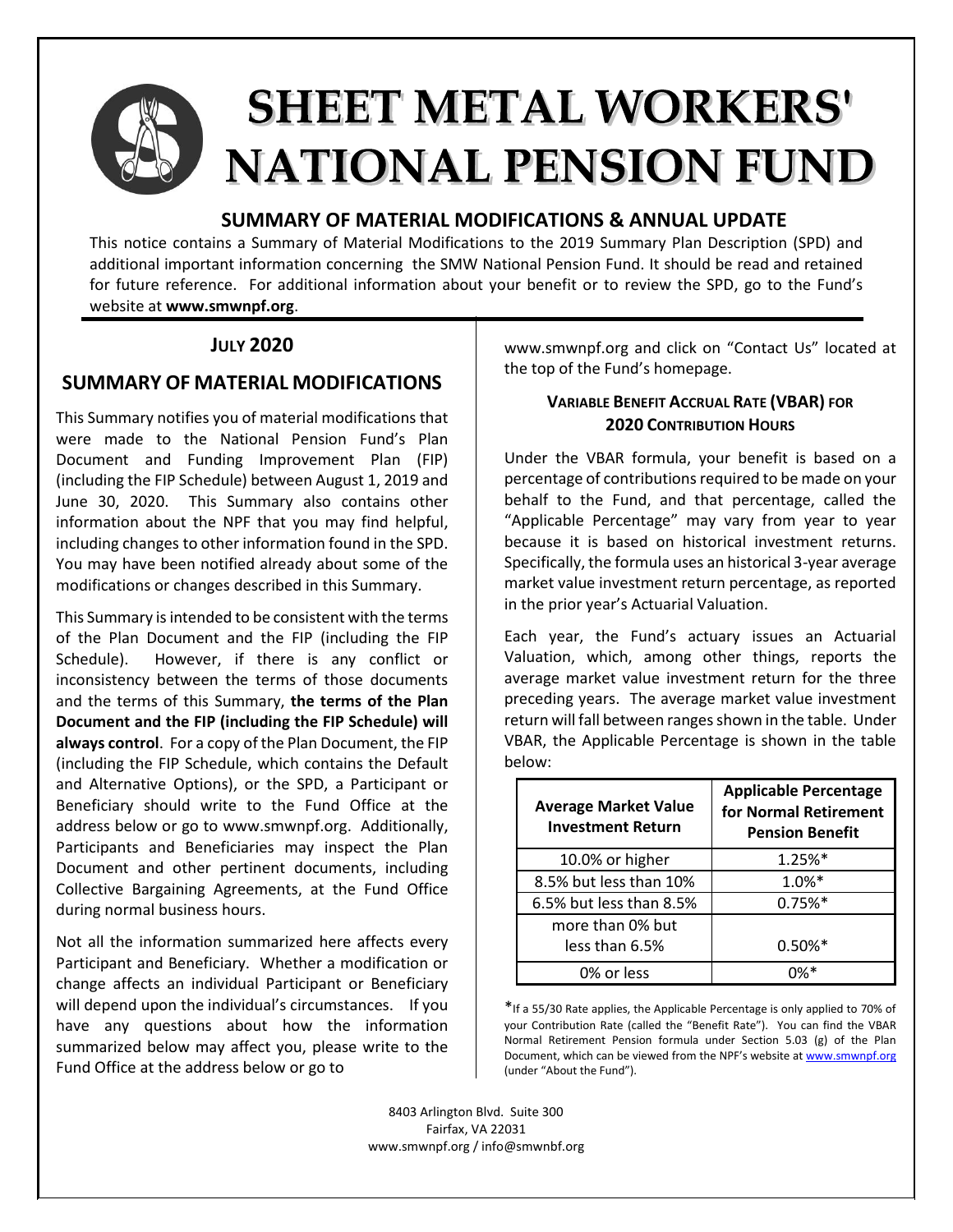The 2019 Actuarial Valuation is used to determine the Applicable Percentage for 2020. It shows the market value investment return percentages for 2016, 2017, and 2018 (the three preceding years) as follows:

| 2016 | 8.08%  |
|------|--------|
| 2017 | 14.11% |
| 2018 | -4.12% |

The average of those investment return percentages is **6.02%.** Because that percentage is more than 0% but less than 6.5%, the Applicable Percentage **is 0.5%\*** for 2020 Contribution Hours.

## **WORK IN THE SHEET METAL INDUSTRY**

Effective January 1, 2021, if a Participant works for the University of Illinois in the Sheet Metal Industry, he or she will be considered working in non-signatory employment. If a Participant works in non-signatory employment, he or she will be subject to early retirement delays, and ineligible for a 55/30 Pension, a Disability Benefit, a 401h benefit, and a pre-retirement Lump Sum Death Benefit.

## **EXCEPTIONS TO WORK IN THE SHEET METAL INDUSTRY AND DISQUALIFYING EMPLOYMENT**

The Trustees have decided to amend the Plan to exclude, or extend the exclusion, from work in the Sheet Metal Industry and Disqualifying Employment as described below.

- A Participant can work with the workforce training program Building Pathways of Boston, Massachusetts without the imposition of nonsignatory rules.
- A Pensioner can work as a volunteer for a nonprofit organization(s) exempt from federal income taxation under Section 501(c)(3) and 501(c)(4) of the Code, without a suspension of benefits provided, he or she receives no compensation of any kind, other than reimbursement of reasonable expenses and provides notice and information as the Fund may require.

A Participant can work in any of the employment described below without the imposition of non-signatory rules. Additionally, a Pensioner can work in any of the employment described below without a suspension of his or her pension:

- For a governmental entity in a position that primarily involves compliance with the requirements of any federal, state, county, or municipal law, regulation, rule, or ordinance pertaining to construction, building, or facilities codes or standards, or pertaining to the terms or conditions of employment, work, or labor, provided this work is not covered by a Collective Bargaining Agreement.
- Employment with the Cleveland Municipal School District provided the Participant was referred for this position by the Cleveland Building Construction Trades Council.

**NOTE:** A Participant or Pensioner who wants to do any of this work should contact the Fund Office *before* accepting any employment to verify that it meets these requirements.

## **DISABILITY BENEFIT**

For a Disability Benefit which commences on or after May 1, 2017, as long as a Participant meets all other requirements, he or she will be eligible for a Disability Benefit provided they worked a minimum of 435 hours in Covered Employment within 24-months of their disability onset date as reported on their application to the U.S. Social Security Administration.

## **CHANGE IN TRUSTEES**

In 2020, Matthew Fairbanks was appointed to succeed Trustee Michael Coleman as a Labor Trustee and Jack Knox was appointed to succeed Trustee Bruce Stockwell as a Management Trustee.

## **WORK FOR WITHDRAWN / TERMINATED EMPLOYERS**

To earn pension benefits with the Fund, you must be working in Covered Employment for an NPF Contributing Employer. If you work for an employer that is no longer obligated to contribute to the Fund (i.e., has withdrawn from the Fund or has been terminated as a Contributing Employer), you will not earn additional pension benefits for any employment with that employer. Working for a withdrawn employer instead of a Contributing Employer can have other adverse consequences, such as delaying the start of Early Retirement Pension benefits or losing eligibility for a 55/30 Pension (if applicable). With that in mind, the Fund learned of the following withdrawals since July 1, 2019:

8403 Arlington Blvd. Suite 300 Fairfax, VA 22031 www.smwnpf.org / info@smwnbf.org